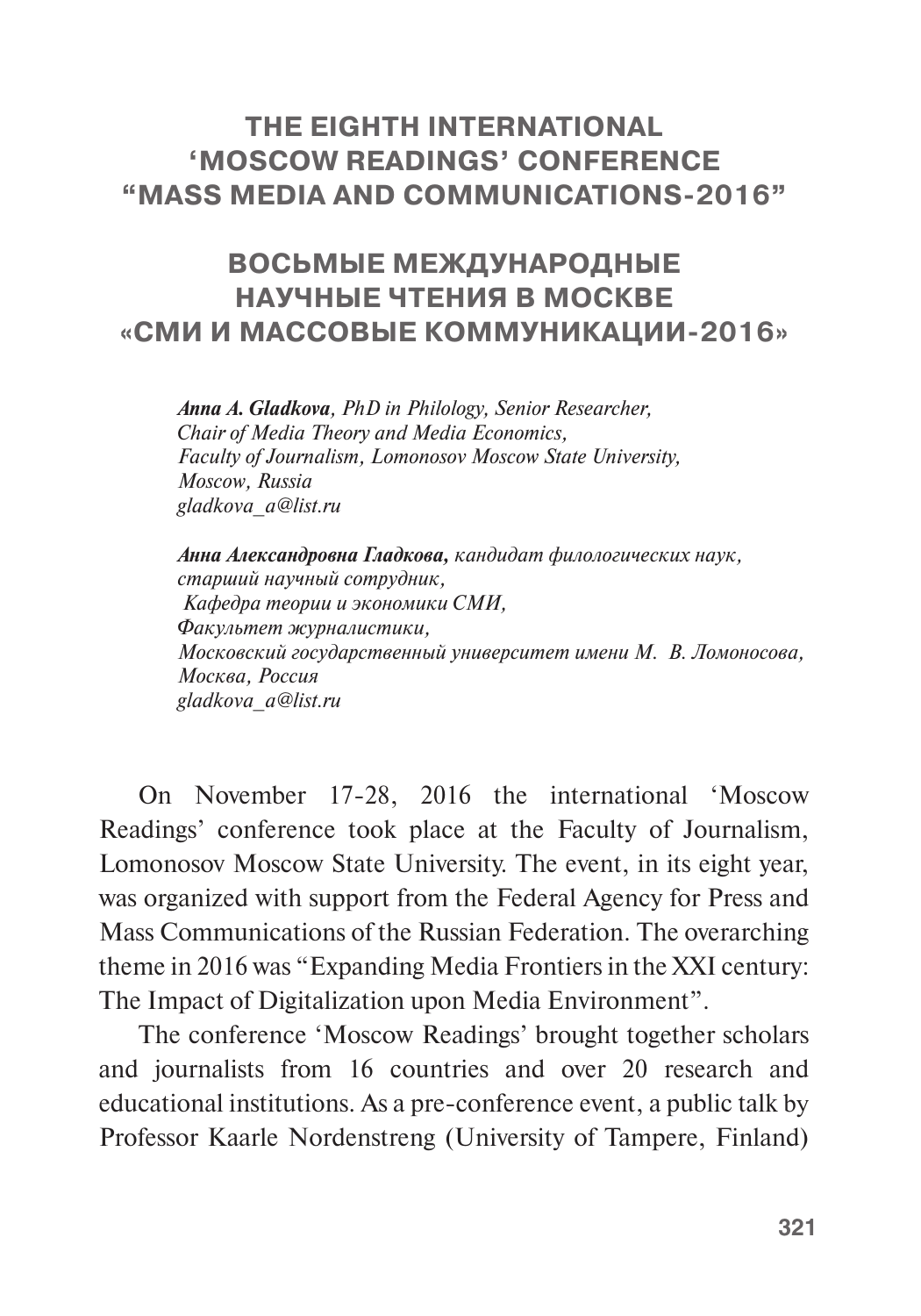took place on November 16. Professor Nordenstreng discussed the history of international journalist associations and the changes undergone by these organizations in the past 120 years.

The first day of the conference started with an official opening ceremony and greeting speech by the Dean of the Lomonosov State Faculty of Journalism, Professor Elena Vartanova. She expressed hopes that the conference would be a fruitful and inspiring event, with many interesting speeches and presentations. Her speech was followed by the first plenary session and a keynote address by Professor Kaarle Nordenstreng. He described the concept of media system in terms of its advantages and disadvantages, as well as challenges this concept is experiencing today.

Professor Gunnar Nygren (Södertörn University, Sweden) focused on the problem of fake news in modern society. He drew attention to several key questions. How should journalists act when they are surrounded by information flows? What is the role of verification in the post-modern era? The first plenary session ended with a presentation by Professor Elena Vartanova (Lomonosov Moscow State University, Russia). She spoke about the digital divide, the challenges it creates for the modern society and for the media sphere, and possible solutions to overcome the digital gap today.

The topic of digitalization was discussed by Professor Francois Heinderyckx (Université libre de Bruxelles, Belgium) in his talk during the second plenary session. He pointed out the diversity of media forms and concluded that "it is difficult to agree on what media actually are and will be in the foreseeable future, as the notion is stretched and bent to accommodate technological innovation". Professor Bharthur Sanjay (University of Hyderabad, India) spoke of the rapid growth of digital technologies in India today, and discussed the role of new media in transforming media